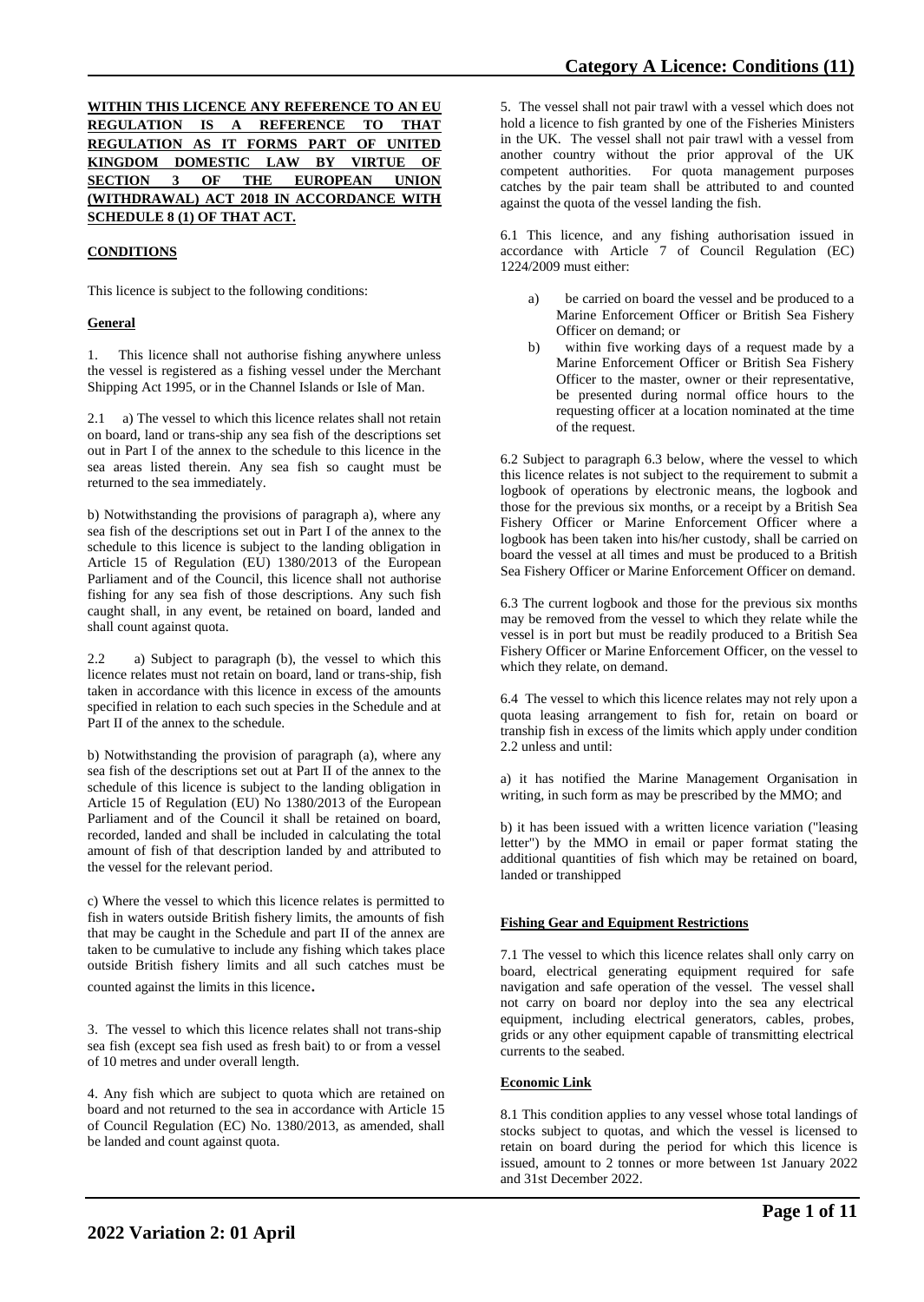8.2 The licence holder must ensure that there is a real economic link between the vessel to which this licence relates and the United Kingdom, Channel Islands or Isle of Man, in so far as this link concerns only the connections between the fishing activities of the vessel and those communities which are dependent on fisheries and related industries.

8.3 There shall be a real economic link for the purposes of condition 8.2 above where any one of the following options is satisfied during the period specified in paragraph 8.1 above:

- (a) at least 70 per cent by weight or by monetary value of the total landings of all stocks subject to quotas landed by the vessel, and which the vessel is licensed to retain on board, has been landed in the United Kingdom, Channel Islands or Isle of Man; or
- (b) at least 70 per cent of the vessel's crew (measured by reference to the total number of crew-days at sea) is made up of persons who normally reside in the United Kingdom, the Channel Islands or Isle of Man; or
- (c) the owner of the vessel transfers to its fisheries administration fishing opportunities for quota species equivalent to 20 per cent by weight or monetary value of the shortfall in landings of quota species that would result in compliance with condition 8.3(a) above.
- (d) the owner of the vessel achieves a combination of the landing and crewing requirements at condition 8.3(a) and (b), or a combination of condition 8.3(c) and (b) such that, notwithstanding the individual requirements are not met, the cumulative total is such that a 70% threshold is reached.

8.4 It is the responsibility of the owner of the vessel to demonstrate compliance with whatever option has been chosen to the satisfaction of Fisheries Administrations. If the owner of the vessel fails to comply with whatever option has been chosen by no more than 10 percentage points, Fisheries administrations may, at their discretion, allow such shortfall to be met by adding the same number of percentage points to the option which the owner of the vessel chooses to comply with in the following licence period. In such case, an Economic Link Notice of Variation will be issued to the vessel owner in the following licence period to increase the percentage threshold requirements of the economic link condition by such percentage shortfall.

# **Compliance Visiting Condition**

9.1 This condition applies only to any vessel which, during each of the periods 1 April 2022 – 30 September 2022 and 1 October 2022 – 31 March 2023, lands in the United Kingdom, Channel Islands or Isle of Man less than 50 per cent by weight of its total landings of all stocks subject to quotas which the vessel is licensed to retain on board, subject however to its total landings of such quota stocks (wherever landed) amounting to 2 tonnes or more. The condition shall not apply therefore where the total weight of landings anywhere of TAC stocks is less than 2 tonnes. To enable inspections to be made of the vessel and of any catch, equipment or documents or other materials retained on board, in each of the specified periods during any part of which it fishes under the authority of this licence the

licence holder must ensure that the vessel is present in any port in the United Kingdom on at least 1 occasion of at least 8 hours duration between 08:00 and 18:00 hours Monday to Friday, in each period between April to September and October to March of the licence duration, provided that:

> (i) before any qualifying visit at least 24 hours' notice of the particulars specified below is given to the UK Fisheries Monitoring Centre by one of the following means, properly designated as required:

> > by telephone or marine radio on 0131 271 9700;

> > by fax to 0131 244 6471 heading the fax Compliance visit;

> > by e-mail to [UKFMC@gov.scot](mailto:UKFMC@gov.scot) inserting Compliance visit in the subject box;

- (ii) during any such visit the vessel ties up alongside; and
- (iii) qualifying visits in the specified periods are at least 2 months apart.

### Specified Particulars

- 1. Name and address of caller
- 2. Name of vessel, its port letters and registration number
- 
- 3. Intended port of arrival Estimated date and time of arrival
- 5. Name, address and telephone number of contact point in the United Kingdom for enquiries
- 6. Date and time of telephone call.

9.2 The Master shall ensure that a person(s) is present on board the vessel at all times during the minimum duration period of 8 hours between 08:00 and 18:00 hours Monday to Friday, or until an inspection has been carried out within these times. That person(s) must be capable of facilitating an inspection of the vessel and have access to all relevant documents and relevant areas of the vessel.

#### **Landing and Other Requirements for All Stocks Other than Pelagic Stocks**

10.1 This condition applies to any vessel with an overall length of 15 metres or more.

10.2 Except as provided for in Condition 11, landings of sea fish shall be made only:

- (a) at one of the designated ports listed in column 1 of the table below; and
- (b) where appropriate, at the designated location within the port specified in column 3 of that table.

When entering any designated port vessels must arrive within the designated times listed in column 2 of the table.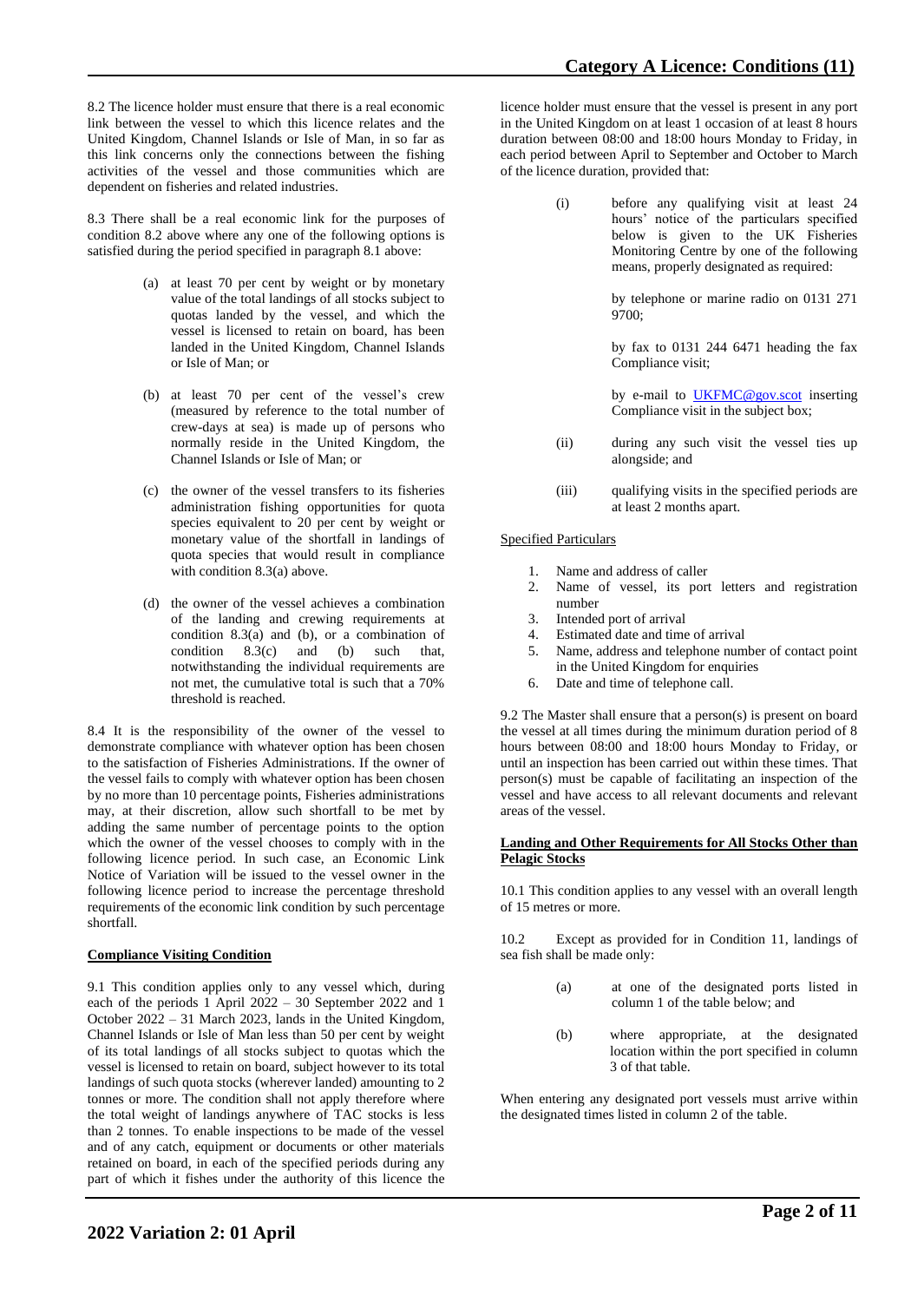| Column 1                                 |                      | Column <sub>2</sub>                                      | Column <sub>3</sub>                                                                                                                                          | Column 4                                                                                                |
|------------------------------------------|----------------------|----------------------------------------------------------|--------------------------------------------------------------------------------------------------------------------------------------------------------------|---------------------------------------------------------------------------------------------------------|
| Ports at which sea fish<br>may be landed | in port              | Times during which vessels may arrive<br>(UK local time) | Location<br>(where)<br>appropriate) within port<br>where sea fish may be<br>landed                                                                           | Location of logbook post<br>box                                                                         |
|                                          | From                 | To                                                       |                                                                                                                                                              |                                                                                                         |
| <b>ENGLAND AND WALES</b>                 |                      |                                                          |                                                                                                                                                              |                                                                                                         |
| North Shields                            | 09:00 (Mon-Fri)      | 23:00 (Mon-Fri)                                          |                                                                                                                                                              | On right hand<br>side of<br>entrance to Auction Hall<br>Quaymaster's<br>next<br>to<br>Office.           |
| Whitby                                   | $23:00$ (Sun – Thur) | $07:00 (Mon-Fri)$                                        | Fish Quay                                                                                                                                                    | On market wall of office<br>block West of the Auction<br>Hall                                           |
| Scarborough                              | 23:00 (Sun - Thur)   | $07:00 (Mon-Fri)$                                        | West Pier                                                                                                                                                    | On West facing wall of<br>office block West of the<br>Auction Hall.                                     |
| Humberside<br>(Hull<br>and<br>Grimsby)   | $18:00$ (Sun – Thur) | $07:00 (Mon-Fri)$                                        | Hull - North Side of Albert &<br>William Wright Dock<br>Grimsby - Fish Dock, Market<br>Quay                                                                  | On side wall, Marr Building,<br><b>St Andrews Dock</b><br>Entry to Bay 16, Grimsby<br>Yard Fish Market. |
| Lowestoft                                | 07:00 (Mon - Fri)    | 16:00 (Mon - Fri)                                        | <b>Waveney Dock</b>                                                                                                                                          | Outside wall of fishmarket<br>near northern corner of<br>Waveney Dock.                                  |
| Shoreham                                 | 08:00 (Mon - Fri)    | $16:00 (Mon-Fri)$                                        | Within the confines of the<br>harbour                                                                                                                        | On wall of Port Control<br>Office at lockgates                                                          |
| <b>Brixham</b>                           | 08:00 (Mon - Fri)    | $20:00 (Mon-Fri)$                                        |                                                                                                                                                              | Set<br>in<br>MMO's<br>Fish<br>Laboratory Wall.                                                          |
| Plymouth                                 | 08:00 (Mon - Fri)    | $20:00 (Mon-Fri)$                                        | Sutton harbour, New Fish<br>Market                                                                                                                           | On MMO Marine Office<br>Wall.                                                                           |
| Newlyn                                   | 08:00 (Mon-Fri)      | 20:00 (Mon-Fri)                                          |                                                                                                                                                              | Outside of Harbour Master's<br>Office.                                                                  |
| Padstow                                  | 08:00 (Mon-Fri)      | 20:00 (Mon-Fri)                                          |                                                                                                                                                              | South Quay, Padstow                                                                                     |
| Milford Haven Dock                       | 08:00 (Mon - Fri)    | $17:00 (Mon-Fri)$                                        |                                                                                                                                                              | Outside of Auction Hall's<br>wall.                                                                      |
| Holyhead                                 | 08:00 (Mon-Fri)      | 17:00 (Mon-Fri)                                          | <b>Fish Dock</b>                                                                                                                                             | On Wall of Dockmaster's<br>Office at South Quay                                                         |
| Fleetwood                                | 22:00 (Sun - Thur)   | 07:30 (Mon - Fri)                                        | Wyre Fish Dock                                                                                                                                               | Outside wall of Auction<br>Hall.                                                                        |
| Whitehaven                               | $09:00 (Mon-Fri)$    | $17:00 (Mon-Fri)$                                        | North Harbour on the Old<br>North Wall Quay adjacent to<br>the Ice Plant and on the<br>North Wall Quay adjacent to<br>the Fish Handling Facility<br>building | Outside the Fish Handling<br>Facility building<br>on the<br>North Wall Quay                             |

| Column 3                                                                    | Column 4                                                  |
|-----------------------------------------------------------------------------|-----------------------------------------------------------|
| Location (where appropriate)<br>within port where sea fish<br>may be landed | <b>Location of logbook post box</b>                       |
|                                                                             |                                                           |
|                                                                             | Front of the Fishermen's Mutual Association building,     |
|                                                                             | Harbour Road, Eyemouth TD14 5JA                           |
| <b>Fishmarket Ouay</b>                                                      | Inside fishmarket, by the notices on the rear wall of the |
|                                                                             |                                                           |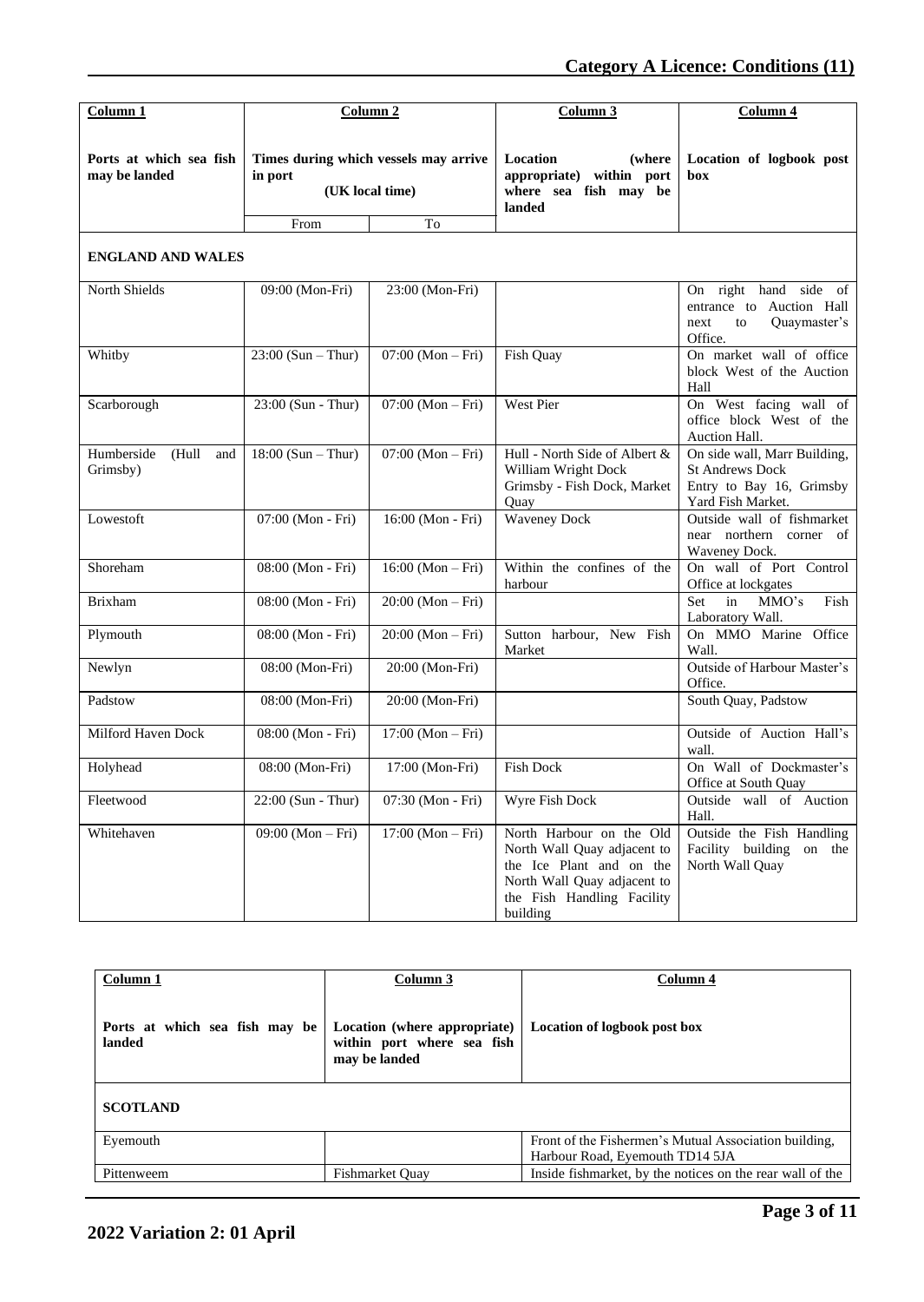|               |                                 | chilled area.                                            |  |
|---------------|---------------------------------|----------------------------------------------------------|--|
| Aberdeen      | $\&$<br>Palmerston<br>Ouay      | On North wall of Palmerston Quay fishmarket outside      |  |
|               | Commercial Quay                 | Berthing Master's Office.                                |  |
| Peterhead     | Peterhead Harbour excluding     | Centrally on the seaward side of the new fishmarket on   |  |
|               | Peterhead Bay Harbour           | Merchants Ouay                                           |  |
| Fraserburgh   |                                 | On quayside wall of 1st market between doors 9 and       |  |
|               |                                 | 10, about 20 metres on North side of the Faithlie Jetty. |  |
| <b>Buckie</b> |                                 | On outside front wall of fishmarket next to the entrance |  |
|               |                                 | door.                                                    |  |
| Lerwick       | All piers, quays and docks      | On seaward side of the Northmost end of fishmarket on    |  |
|               | within harbour limits excluding | Alexandra Wharf.                                         |  |
|               | those in Dales Voe              |                                                          |  |
| Scalloway     |                                 | On seaward wall at the South end of the fishmarket.      |  |
| Kirkwall      | East Pier, Kirkwall             | On external wall of North Isles Passenger Terminal       |  |
|               |                                 | Building.                                                |  |
| Scrabster     |                                 | On the outside front wall of Scrabster fishmarket.       |  |
| Kinlochbervie | All quays lying to the North of | On the Southmost external wall of new fishmarket.        |  |
|               | the ice factory quay            |                                                          |  |
| Lochinver     |                                 | On the wall to the right of the fishmarket entrance.     |  |
| Ullapool      |                                 | North Facing wall at eastern end of Harbour Building     |  |
|               |                                 |                                                          |  |
| Stornoway     |                                 | On West facing wall on the Fishmarket on                 |  |
|               |                                 | Esplanade Quay.                                          |  |
| Portree       |                                 | On lamp post outside Pier Master's Office.               |  |
| Mallaig       |                                 | On wall of Prawnmarket adjacent to Whitefish market      |  |
|               |                                 | entrance.                                                |  |
| Oban          |                                 | On the seaward end of the Westward wall of the fish      |  |
|               |                                 | market building.                                         |  |
| Campbeltown   |                                 | On the seaward wall to the right of right-hand door of   |  |
|               |                                 | the fishmarket next to a life buoy.                      |  |
| Troon         |                                 | On the Pier-side wall of Troon fish market building.     |  |
| Cullivoe      | <b>Cullivoe Pier</b>            | On the North side of the Ice Plant, adjacent to the Ice  |  |
|               |                                 | <b>Plant Control Box</b>                                 |  |

| Column <sub>1</sub>                      |                          | Column 2                                                 | Column 3                                                                                     | Column 4                                                               |
|------------------------------------------|--------------------------|----------------------------------------------------------|----------------------------------------------------------------------------------------------|------------------------------------------------------------------------|
| Ports at which sea<br>fish may be landed | in port                  | Times during which vessels may arrive<br>(UK local time) | <b>Location</b><br>(where)<br>appropriate)<br>within port<br>where sea fish may be<br>landed | Location of logbook post<br>box                                        |
|                                          | From                     | To                                                       |                                                                                              |                                                                        |
| <b>NORTHERN IRELAND</b>                  |                          |                                                          |                                                                                              |                                                                        |
| Ardglass                                 | 09:00 (Mon - Fri)        | $21:00$ (Mon - Fri)                                      |                                                                                              | the<br>wall<br>On<br>of<br>the<br>fishmarket<br>and<br>port<br>office. |
| Kilkeel                                  | 06:00 (Mon - Fri)        | 22:00 (Mon - Fri)                                        |                                                                                              | On the<br>wall<br>of<br>the<br>fishmarket<br>and<br>port<br>office.    |
| Portavogie                               | 09:00 (Mon - Fri)        | $21:00$ (Mon - Fri)                                      |                                                                                              | On the<br>of<br>wall<br>the<br>fishmarket<br>and<br>port<br>office.    |
| Bangor <sup>1</sup>                      | $\overline{\phantom{a}}$ | $\overline{\phantom{a}}$                                 |                                                                                              |                                                                        |
| Ballycastle <sup>1</sup>                 | $\overline{\phantom{a}}$ | $\overline{\phantom{a}}$                                 |                                                                                              |                                                                        |
| Lisahally <sup>1</sup>                   |                          |                                                          |                                                                                              |                                                                        |

<sup>1</sup> Permitted landing port **only** for vessels with over 2 tonnes of either **cod** or **hake** on board to land. As usual arrivals of such vessels are subject to prior notification as specified in paragraphs 11.1 to 11.7.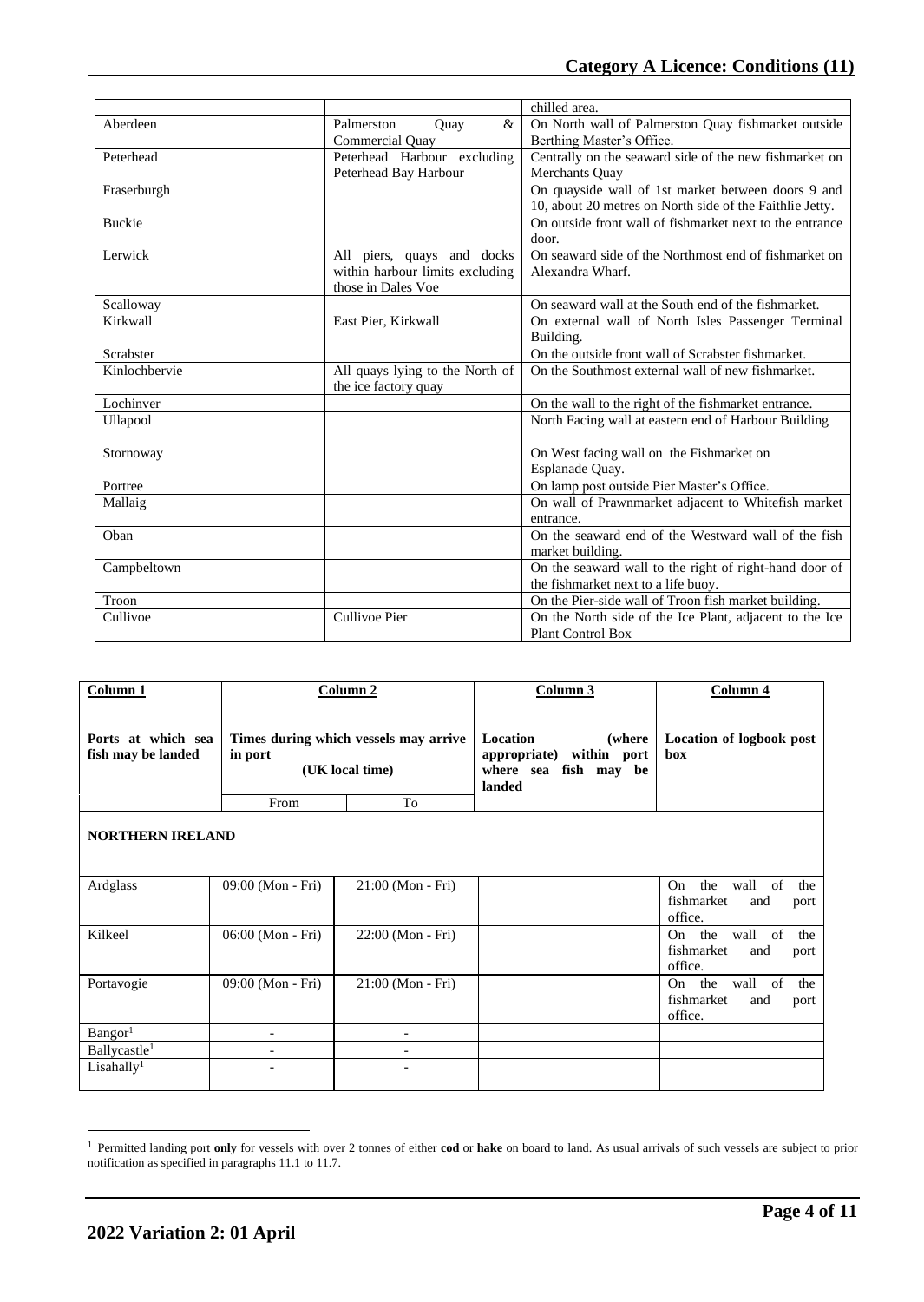11.1 The provisions of this paragraph apply to all vessels which:

> a) have an overall length of 15 metres or more; and b) have more than one tonne, live weight, in total on board of species subject to quota, or have on board more than one tonne, live weight, of scallops caught in ICES Divisions VII d, e and h; and

> c) intend to arrive at a port other than a designated port, or intend to arrive at a designated port outside designated times and locations;

Notification of the following information shall be given to the UK Fisheries Monitoring Centre by one of the following means, properly designated as required.

by telephone or marine radio on **0131 271 9700;**

by fax to **0131 244 6471** heading the fax Notice Arrival; by email to [UKFMC@gov.scot](mailto:UKFMC@gov.scot) inserting Notice Arrival in the subject box:

(a) the name of the person making the call;

- (b) the name and registered number of the vessel for which authority to arrive in port is sought;
- (c) the port or location at which the vessel is to arrive;
- (d) the intended date and time (UK local time) of arrival in port;
- (e) details of the catch on board by species in kilogrammes live weight.

Such notifications shall be given at any time between:

(1) 4 and 24 hours prior to arrival in port where arrival will occur between 00:01 hours on Tuesday and 23:59 on Saturday; and

(2) 4 and 72 hours prior to arrival in port where arrival will occur between 00:01 hours on Sunday and 23:59 on Monday.

#### **NOTE: Calls to the UK Fisheries Monitoring Centre will be recorded**

11.2 When all the information has been provided in accordance with paragraph 11.1 above by telephone or marine radio, an authorisation number will be issued by UK Fisheries Monitoring Centre along with the recorded time of the authorisation and confirmation of the date and time after which the vessel may arrive at the nominated port or location. This information must be recorded in the comments section of the logbook relating to the sea fish before arrival in port. For the purposes of this paragraph "recorded time" means the date and time (in UK local time) of issue of the authorisation number recorded by the person issuing it.

11.3 When all the information has been provided in accordance with paragraph 11.1 above by fax or email, details of the authorisation number along with the recorded time of the authorisation and confirmation of the date and time after which the vessel may arrive at the nominated port or location will not automatically be transmitted to the vessel by the UK Fisheries Monitoring Centre. Further contact must be made with the Monitoring Centre by telephone or marine radio to obtain the authorisation number and authorised date and time of arrival in port which must then be recorded in the comments section of the logbook relating to the sea fish before arrival in port. For the purposes of this paragraph "recorded time" means the date

and time (in UK local time) of issue of the authorisation number recorded by the person issuing it.

11.4 Following the issue of an authorisation referred to above, the vessel must arrive at the nominated port or location within a period of 4 hours commencing from the date and time as confirmed in accordance with paragraph 11.2 or 11.3 above.

11.5 If, following the issue of an authorisation number, it is not possible to arrive at the nominated port or location within the time period specified in paragraph 11.4, authorisation to amend that period must be sought from the UK Fisheries Monitoring Centre. A further authorisation number shall be issued and this must be recorded in the comments section of the logbook (where applicable) relating to the current voyage. This paragraph shall not apply where the vessel is entering a designated port and expiry of the time limit specified in paragraph 11.4 occurs within designated arrival times at that port.

11.6 After the authorisation number and confirmation of the date and time of arrival has been issued, the vessel may go to another port or location. If that port, location of landing or time of arrival are not all designated in the table at paragraph 10.2 above, a further authorisation number must be obtained from the UK Fisheries Monitoring Centre by making a notification in accordance with paragraph  $11.1$ . information must be recorded in the comments section of the logbook (where applicable) relating to the sea fish, before the arrival of the vessel in port.

11.7 The vessel may not commence landing sea fish at the port or location communicated in terms of paragraph 11.1 any earlier than 4 hours from the time that the notification made under paragraph 11.1, 11.5 or 11.6 is recorded as having been received by the UK Fisheries Monitoring Centre, whichever is the later, unless otherwise authorised by a British Sea Fishery Officer or Marine Enforcement Officer.

12. This condition applies to all vessels which are required to submit a logbook other than by electronic means, landing sea fish at a designated port. Prior to commencing landing, the original (white) copy of the logbook, completed in accordance with Council Regulation (EC) No. 1224/2009, relating to the sea fish, shall be deposited in the box marked for this purpose and located in the port of landing as specified in column 4 of the table above, unless it has been handed to a British Sea Fishery Officer or Marine Enforcement Officer. A logbook submitted in this way shall be deemed to have been submitted in compliance with Council Regulation (EC) No. 1224/2009.

#### **Additional Landing and Other Requirements for Hake, Megrim and Anglerfish**

13.1 The master of any British fishing vessel wishing to land more than 1 tonne, live weight, in combination of hake, megrim or anglerfish taken from ICES Sub Area VI or VII, at any port other than a United Kingdom port shall, on completion of fishing operations in ICES Sub Area VI or VII and before exiting the area, notify the UK Fisheries Monitoring Centre with the following information:

(i) the name and registered number of the vessel;

(ii) the name of the master of the vessel;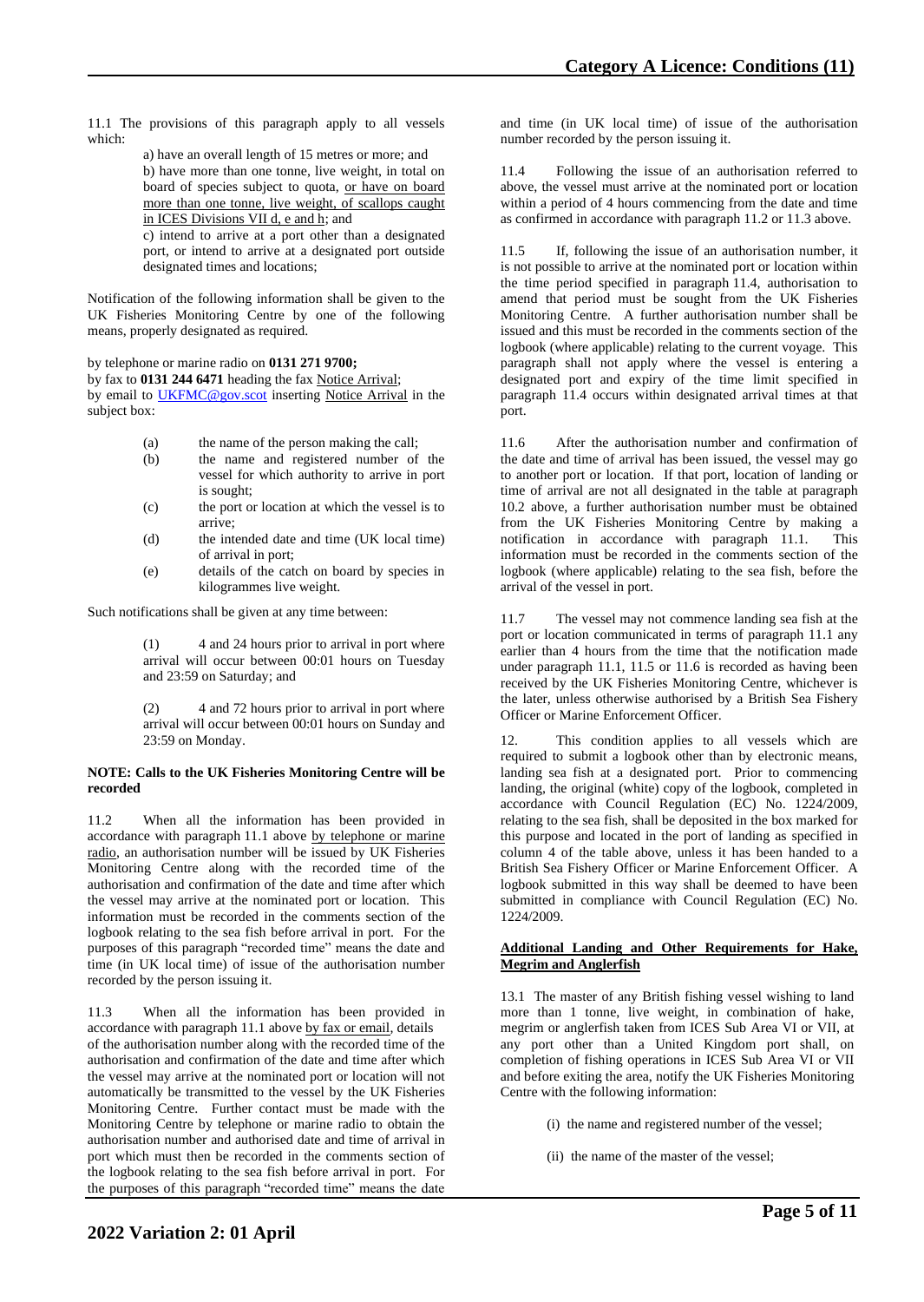(iii) the current position of the vessel (latitude and longitude) within Sub Area VI or VII;

(iv) the intended country, port and date of landing;

(v) the amount of all species, including hake, megrim and anglerfish on board, recorded in the vessel's logbook, together with ICES sub area of capture at the time of the notification.

13.2 Notice, under this condition, shall be made to the UK Fisheries Monitoring Centre by one of the following means, properly designated as required:

by telephone or marine radio on **0131 271 9700**;

by fax from a landline connection only to **0131 244 6471** heading the fax hke/lez/anf;

by e-mail to [UKFMC@gov.scot,](mailto:UKFMC@gov.scot) inserting hke/lez/anf in the subject box.

The owner, charterer or representative may forward notifications on the master's behalf.

13.3 An acknowledgement of notifications by fax and e-mail will be given and which should be retained on board the vessel. Fisheries Administrations may require the fishing vessel either to go to a specified position and rendezvous with a Fishery Protection Vessel or proceed to a UK port, for inspection.

### **Trans-shipment of Pelagic Stocks**

*Note: for the purposes of this licence "pelagic species" means fish of any of the following descriptions:* 

*Mackerel (Scomber scombrus), Herring (Clupea harengus), Sprat (Sprattus sprattus), Pilchard (Sardina pilchardus), Horse Mackerel (Trachurus trachurus) and Blue Whiting (Micromesistius poutassou).*

14.1 Subject to paragraphs 14.3 and 14.4 below, herring and mackerel taken under the authority of this licence shall only be trans-shipped to a licensed receiving vessel at the following ports:

Ullapool inside harbour limits

 Mallaig inside a line drawn between Harbour Point (57°0'25"N,5°49'45"W) and An Fhaochag (57°3'50"N,5°47'25"W) and the parallel of latitude 57°N (Loch Nevis)

Lerwick inside harbour limits Fraserburgh the area enclosed by a line due north from Kinnaird Head Lighthouse (57° 41' 54"N, 2° 0' 08"W) to a point  $(57^{\circ} 42' 54"N, 2^{\circ} 0' 08" W)$  then due south east to a point  $(57^\circ 42' 04''N, 1^\circ 56' 21'' W)$  and then south to Cairnbulg Briggs Light (57° 41' 06"N, 1° 56' 21"W)

Peterhead inside harbour limits

 Falmouth inside a line drawn between Rosemullion Head and Zone Point

 Plymouth inside a line drawn between Pemberknowse Point (50° 19.8'N, 4° 12'W) and Andurn Point (50° 19.6'N, 4° 7.2'W)

 Weymouth within the jurisdiction of the Harbour Master

| <b>B</b> lyth | inside harbour limits |  |
|---------------|-----------------------|--|
|               |                       |  |

Port of Tyne inside Port of Tyne authority limits

14.2 Prior to the commencement of trans-shipment to a licensed receiving vessel, the quantity of fish on board shall be notified to the local Fishery or Marine Officer and be made available for inspection.

14.3 Herring caught in ICES Divisions IVa and IVb shall only be trans-shipped in Scotland at Lerwick, Fraserburgh and Peterhead. Herring caught in ICES Division Vb and Sub Areas VI and VII shall only be trans-shipped in Scotland at Mallaig and Ullapool.

14.4 Mackerel shall only be trans-shipped in Scotland at Ullapool or Lerwick.

15. The vessel to which this licence relates shall not trans-ship mackerel, herring, sprats, pilchards or horse mackerel to any vessel other than a vessel licensed to receive trans-shipped fish of those species.

### **Restrictions on dredges**

16.1 Any dredge carried on board or used by a vessel in ICES Divisions VIId,e,f and h, must comply with the following requirements:

- (a) it must consist of a frame which does not exceed 0.85 metres in width (where width is the maximum external measurement across the front of the dredge);
- (b) it must comprise a functioning spring-loaded tooth bar which must be operational and moveable. It must not contain a fixed tooth bar;
- (c) there must be no attachments to the rear, top or inside of the dredge, nor shall it contain either a diving plate or other similar device;
- (d) the weight of the complete dredge including belly, back and all fittings shall not exceed 150 kgs.

16.2 Notwithstanding paragraph 16.1 but subject to paragraph 16.3, a vessel in ICES Divisions VIId,e,f and h, may carry a dredge not complying with paragraph 16.1 provided such dredge is disconnected from the towing bar and is either securely lashed to some part of the superstructure or stowed and may not readily be used.

16.3 A vessel in ICES Divisions VIId,e,f and h, shall not carry or use dredges which comply with paragraph 16.1 above whilst having on board any dredges which do not meet the requirements of that paragraph.

16.4 The restrictions in paragraph 16.1 and 16.2 do not apply to any vessel fishing with dredges only in areas which are shellfish production areas for the purpose of the Food Safety (Fishery Products and Live Shellfish) (Hygiene) Regulations 1998 or to vessels which on any voyage or fishing trip are only fishing for and retaining on board 'seed' mussel for relaying into classified shellfish production areas.

### **Prohibition on the Deployment of Mechanical Dredging Gear in the Solway Firth**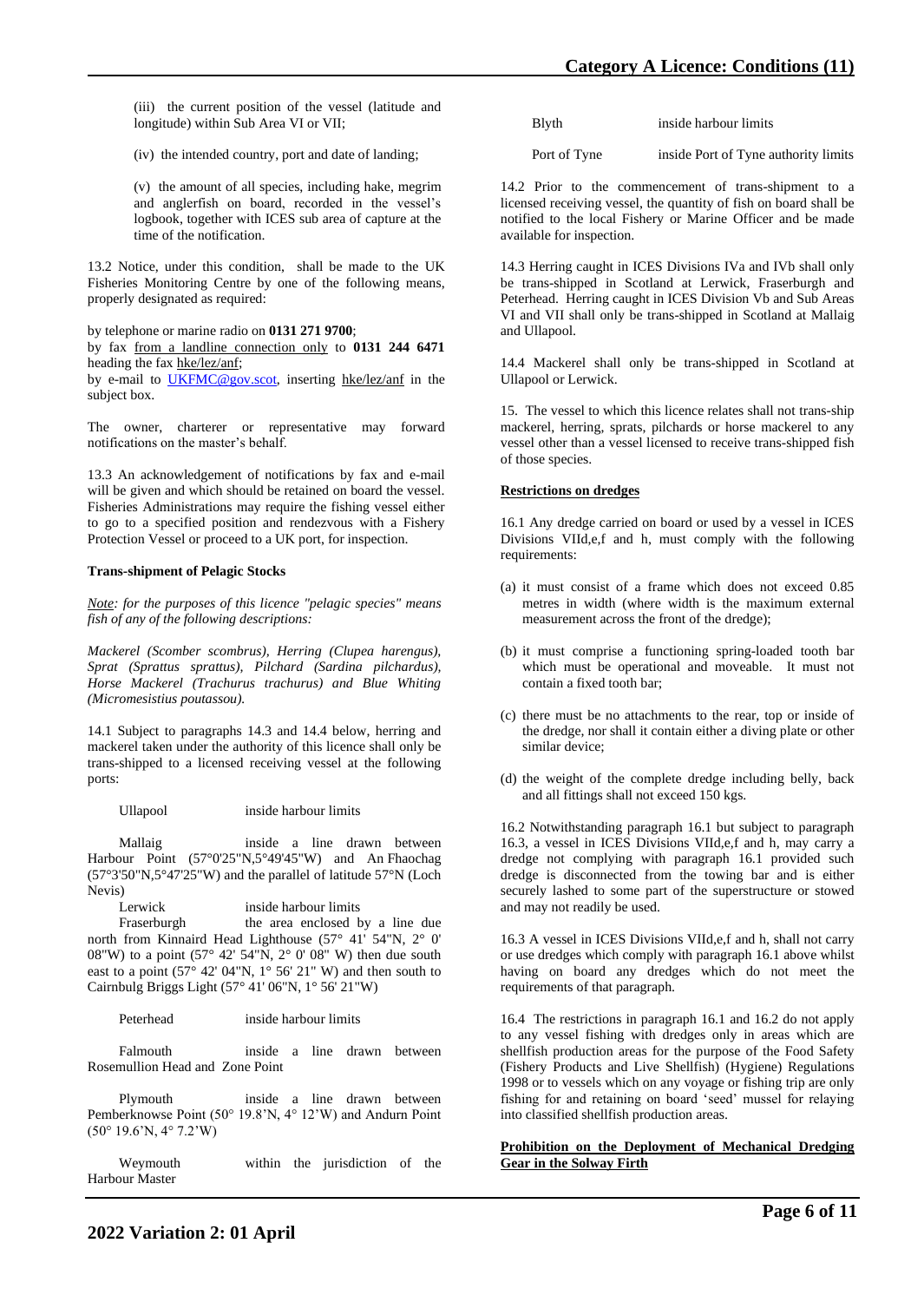17.1 The vessel to which this licence relates is prohibited, at all times, from deploying mechanical dredging gear in that area of the Solway Firth, defined as those portions of the shore and bed of the sea, the estuaries and the tidal rivers, which lie within the area bounded by the mean high-water mark of ordinary spring tides, by a straight line extending due East from the Isle of Whithorn, at a point 54°41′46″ North latitude and 04°22′00″ West longitude and by the line referred to in article 3(b)(i) of the Scottish Adjacent Waters Boundaries Order 1999 (S.I. 1999/1126)

17.2 While the vessel is in the specified area, any mechanical dredging gear carried on board the vessel, must be properly stored and secured in such a way, that it may not be used readily and to avoid any doubt of its deployment in the water.

### **Prohibition on fishing with trawls and dredges in specified areas in Lochs Duich, Long and Alsh**

18.1 Subject to paragraphs 18.2 and 18.3, the vessel to which this licence relates is prohibited, at all times, from fishing with a trawl or dredge (including a suction dredge) in that area of Lochs Duich, Long and Alsh, being the area of waters bounded sequentially by:

― a straight line drawn from a point on Skye (Rubhna na h-Airde Glaise) at 57˚ 16.364N, 005˚ 46.010W; then to 57˚ 16.590N 005˚ 46.105W; then to 57˚ 16.850N 005˚ 44.335W, then to a point on the mainland (Skye bridge) at 57˚ 16.871N 005˚ 43.976W; then along the coastline of the mainland to point 57˚ 13.546N 005˚ 39.125W (near Sgeir nan Laogh); then to a point on Skye at 57˚ 13.522N 005˚ 39.789W (near Kylerhea); and then finally along the coastline of Skye to 57˚ 16.364N 005° 46.010W (Rubhna na h-Airde Glaise)<sup>2</sup>.

18.2 The prohibition in paragraph 18.1 does not apply to fishing with a trawl or dredge (including a suction dredge) within the area of waters within Loch Alsh bounded by straight lines drawn from point 57˚ 15.889N 005˚ 42.630W and sequentially joining the following geographical co-ordinates:

57˚ 16.706N 005˚ 42.005W; 57˚ 16.703N 005˚ 39.865W; 57˚ 16.850N 005˚ 39.321W; 57˚ 16.851N 005˚ 38.742W; 57˚ 16.417N 005˚ 37.975W; 57˚ 16.334N 005˚ 36.969W; 57˚ 16.502N 005˚ 36.396W; 57˚ 16.323N 005˚ 36.059W; 57˚ 15.998N 005˚ 35.381W; 57˚ 15.390N 005˚ 36.880W; 57˚ 15.371N 005˚ 37.351W; 57˚ 16.151N 005˚ 39.012W; 57˚ 16.132N 005˚ 41.140W; and finally 57˚ 15.889N 005˚ 42.630W.

18.3 The prohibition in paragraph 18.1 does not apply to fishing with a trawl within the area of waters within Loch Duich bounded by straight lines drawn from point 57˚ 16.107N 005˚ 30.791W and sequentially joining the following geographical co-ordinates:

57˚ 15.944N 005˚ 30.579W;

<sup>2</sup> All co-ordinates in this condition are on WGS84 datum and are accurate at a scale of 1:10,000.

57˚ 15.431N 005˚ 29.559W; 57˚ 15.208N 005˚ 28.763W; 57˚ 14.541N 005˚ 28.101W; 57˚ 14.356N 005˚ 27.629W; 57˚ 14.356N 005˚ 28.654W; 57˚ 14.551N 005˚ 28.830W; 57˚ 15.012N 005˚ 29.713W; 57˚ 16.035N 005˚ 30.959W; and finally 57˚ 16.107N 005˚ 30.791W;

18.4 While the vessel is within the area specified in paragraph 18.1 but is outwith the areas specified in paragraphs 18.2 and 18.3, any trawl or dredge (including any suction dredge) carried on board the vessel must be properly lashed and stowed in such a way that it may not be used readily and to avoid any doubt of its deployment in the water.

### **Deep-sea Species**

19. For the purposes of this licence, 'deep-sea species' means sea fish of any of the following descriptions:-

Black scabbardfish *(Aphanopus carbo)* Alfonsinos *(Beryx spp.)* Roundnose grenadier *(Coryphaenoides rupestris)* Orange roughy *(Hoplostethus atlanticus)* Red seabream *(Pagellus bogaraveo)*

When referring to Deep Sea Sharks this shall relate to the following:

Deep-water catsharks *(Apristurus spp.)* Frilled shark *(Chlamydoselachus anguineus)* Gulper shark *(Centrophorus granulosus)* Leafscale gulper shark *(Centrophorus squamosus* Portuguese dogfish *(Centroscymnus coelolepis)* Longnose velvet dogfish *(Centroscymnus crepidate)* Black dogfish *(Centroscyllium fabricii)* Birdbeak dogfish *(Deania calceus)* Kitefin shark *(Dalatias licha)* Greater lanternshark *(Etmopterus princeps)* Velvet belly *(Etmopterus spinax)* Blackmouth dogfish (Galeus melastomus) Mouse catshark *(Galeus murinus)* Bluntnose Six-gilled shark *(Hexanchus griseus)* Sailfin roughshark (Sharpback shark) *(Oxynotus paradoxus)* Knifetooth dogfish *(Scymnodon ringens)* Greenland shark *(Somniosus microcephalus)*

# **Effort control: Cod in VIId**

20. The vessel may not be absent from port and present in the part of ICES area VIId as authorised by this licence whilst carrying on board any of the fishing gear specified in condition 21, unless the owner, master, or his representative has been authorised in writing by the appropriate UK fisheries administration in accordance with Article 7 of Council Regulation (EC) 1224/2009.

The vessel must at all times comply with the rules for cod in VIId as published by the Marine Management Organisation on its website

[https://www.gov.uk/government/publications/manage-your](https://www.gov.uk/government/publications/manage-your-fishing-effort-cod-in-ices-area-viid)[fishing-effort-cod-in-ices-area-viid](https://www.gov.uk/government/publications/manage-your-fishing-effort-cod-in-ices-area-viid)

21. Regulated fishing gear in ICES area VIId:

**Vessels with eligibility may use any of the following gears:**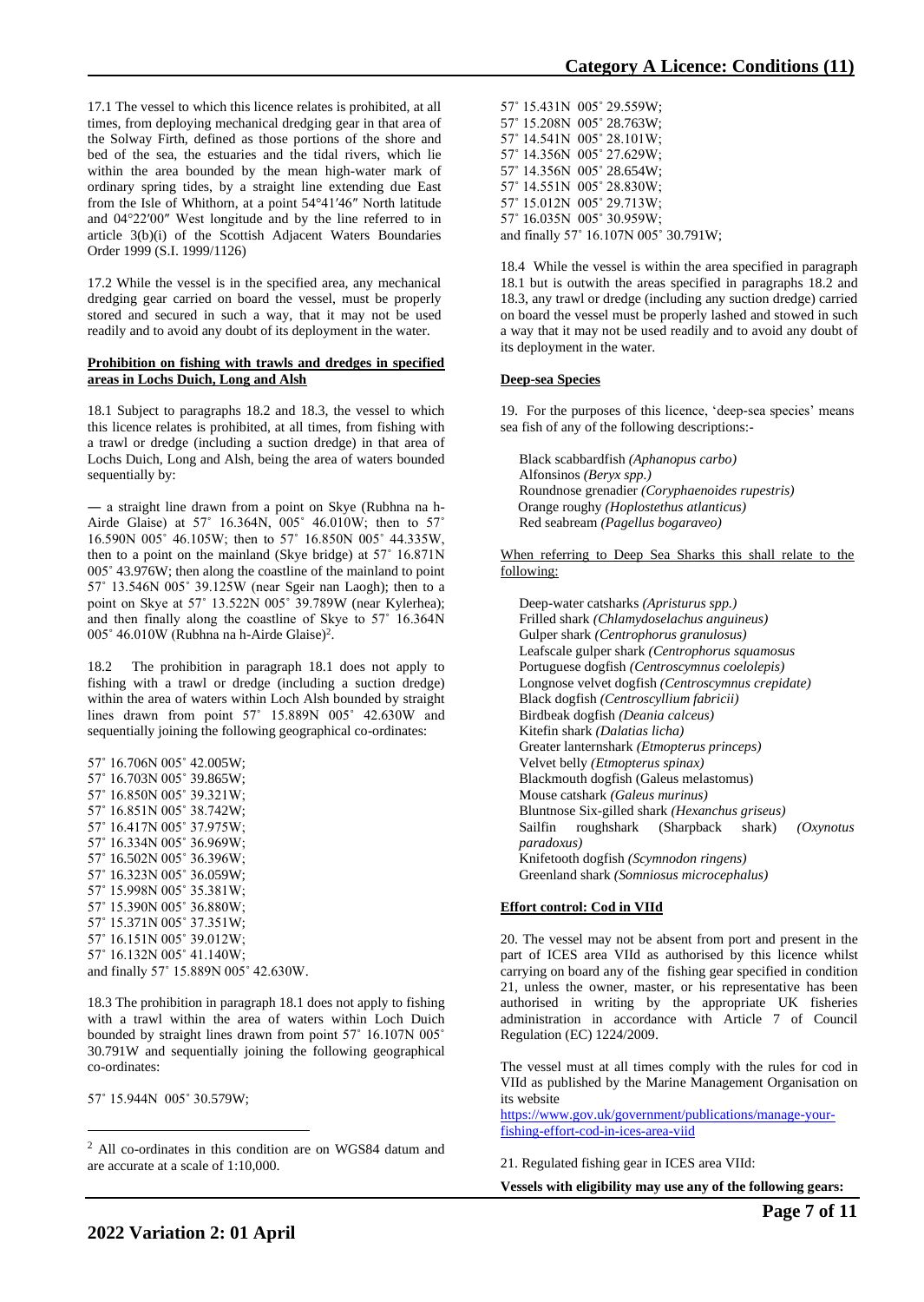(a) bottom trawls and seines (OTB, OTT, PTB, SDN, SSC, SPR) of mesh:

(i) equal to or larger than 100 mm; (TR1)

(ii) equal to or larger than 70 mm and less than 100 mm; (TR2)

(iii) equal to or larger than 16 mm and less than 32 mm; (TR3)

(b) beam trawls (TBB) of mesh:

(i) equal to or larger than 120 mm; (BT1)

(ii) equal to or larger than 80 mm and less than 120 mm; (BT2)

(c) gill nets, entangling nets (GN); (GN1)

(d) trammel nets (GT); (GT1)

(e) longlines (LL); (LL1)

### **Effort control: Real Time Closures and Seasonal Closures**

22.1 A vessel authorised to fish in the cod recovery zone in accordance with condition 20 above must not be present in an area specified in paragraphs 22.4, 22.5, 22.6 and 22.7 below, other than when transiting at a speed of more than six knots (except in the case of force majeure or adverse conditions).

22.2 (a) For vessels participating in MMO fully documented 'catch quota' trials (and not subject to 22.2(a)), paragraph 22.1 shall not apply in respect of the areas specified in paragraphs 22.4 and 22.5.

(b) If a vessel participating in MMO fully documented 'catch quota' trials is pair trawling with a vessel administered by Marine Scotland, 23.2 shall not apply.

22.3 In the case of force majeure or adverse conditions, the master must immediately inform the UK Fisheries Monitoring Centre.

22.4 For the purposes of paragraph 22.1 above, the following real time closure areas apply:

| <b>RTC</b><br>N <sub>0</sub> | <b>Closed until</b><br>$23:59$ on | Latitude and<br>longitude<br>coordinates |  |
|------------------------------|-----------------------------------|------------------------------------------|--|
|                              |                                   |                                          |  |

22.5 For the purposes of paragraph 22.1 above, the following real time closure areas issued by Marine Scotland apply:

| <b>RTC</b><br>No | Closed until<br>$23:59$ on | Latitude and<br>longitude<br>coordinates |
|------------------|----------------------------|------------------------------------------|
|------------------|----------------------------|------------------------------------------|

22.6 For the purposes of paragraph 22.1, the following seasonal closure areas apply during the period  $1<sup>st</sup>$  January –  $30<sup>th</sup>$  April of each year:

| Closure number | <b>Coordinates and description</b>                                                                                             |
|----------------|--------------------------------------------------------------------------------------------------------------------------------|
|                | Seasonal closure $1 \begin{vmatrix} 52'41.000'N & 003'18.000'E - circle of 10 \\ nautical miles from this point \end{vmatrix}$ |
|                | Seasonal closure $2 \begin{vmatrix} 52'10.500'N & 002'50.750'E - circle & 10 \\ nautical miles from this point \end{vmatrix}$  |

22.7 For the purposes of paragraph 22.1 above, the following real time closure areas issued by Marine Scotland apply. The areas set out in the table below shall be closed for all gear, except pelagic gear (purse seines and trawls), during the identified period:

| Closure<br>number                      | <b>Coordinates and description</b>                                                                                                                                                                                                                                                                                 | Closed<br>between                                                          |                                                      |
|----------------------------------------|--------------------------------------------------------------------------------------------------------------------------------------------------------------------------------------------------------------------------------------------------------------------------------------------------------------------|----------------------------------------------------------------------------|------------------------------------------------------|
| Seasonal<br>closure 1                  | <b>Long Hole</b><br>59° 07.35'N, 0° 31.04'W<br>59° 03.60'N, 0° 22.25'W<br>58° 59.35'N, 0° 17.85'W<br>58° 56.00'N, 0° 11.01'W<br>58° 56.60'N, 0° 08.85'W<br>58° 59.86'N, 0° 15.65'W<br>59° 03.50'N, 0° 20.00'W<br>59° 08.15'N, 0° 29.07'W                                                                           | 00:00<br>January<br>23:59<br>March                                         | 1st<br>31st                                          |
| Seasonal<br>Closure 2                  | Papa Bank<br>59° 56'N, 03° 08'W<br>59° 56'N, 02° 45'W<br>59° 35'N, 03° 15'W<br>59° 35'N, 03° 35'W                                                                                                                                                                                                                  | 00:00<br>January<br>23:59<br>March                                         | 1st<br>15 <sub>th</sub>                              |
| Seasonal<br>Closure 3                  | <b>North West Sule</b><br>59° 22.130'N, 4° 52.000'W<br>59° 13.000'N, 4° 52.000'W<br>59° 13.000'N, 5° 28.000'W<br>59° 16.850'N, 5° 28.000'W                                                                                                                                                                         | 00:00<br>February<br>23:59<br>March                                        | 1st<br>31st                                          |
|                                        | <b>Firth of Clyde</b><br>ICES statistical<br>That<br>part of<br>rectangle 39E4 which lies to the                                                                                                                                                                                                                   |                                                                            |                                                      |
| Seasonal<br>Closure 4<br>Seasonal      | east of the Kintyre peninsula and<br>to the north of a straight line<br>between<br>55°18'18"N, 05°38'50"W, and<br>55°00'30"N, 05°09'24"W, and<br>That part of ICES statistical<br>rectangle 39E4 which lies to the<br>north of a straight line between<br>55°17'57"N, 05°47'54"W and<br>55°00'00"N, 05°21'00"W and | 00:00<br>February<br>23:59<br>April<br>00:00<br>February<br>23:59<br>April | 14 <sub>th</sub><br>30 <sub>th</sub><br>14th<br>30th |
| closure<br>$\overline{4}$<br>continued | to the south of a straight line<br>between<br>55°18'18"N, 05°38'50"W and<br>55°00'30"N, 05°09'24"W.<br><b>Stanhope Ground</b>                                                                                                                                                                                      |                                                                            |                                                      |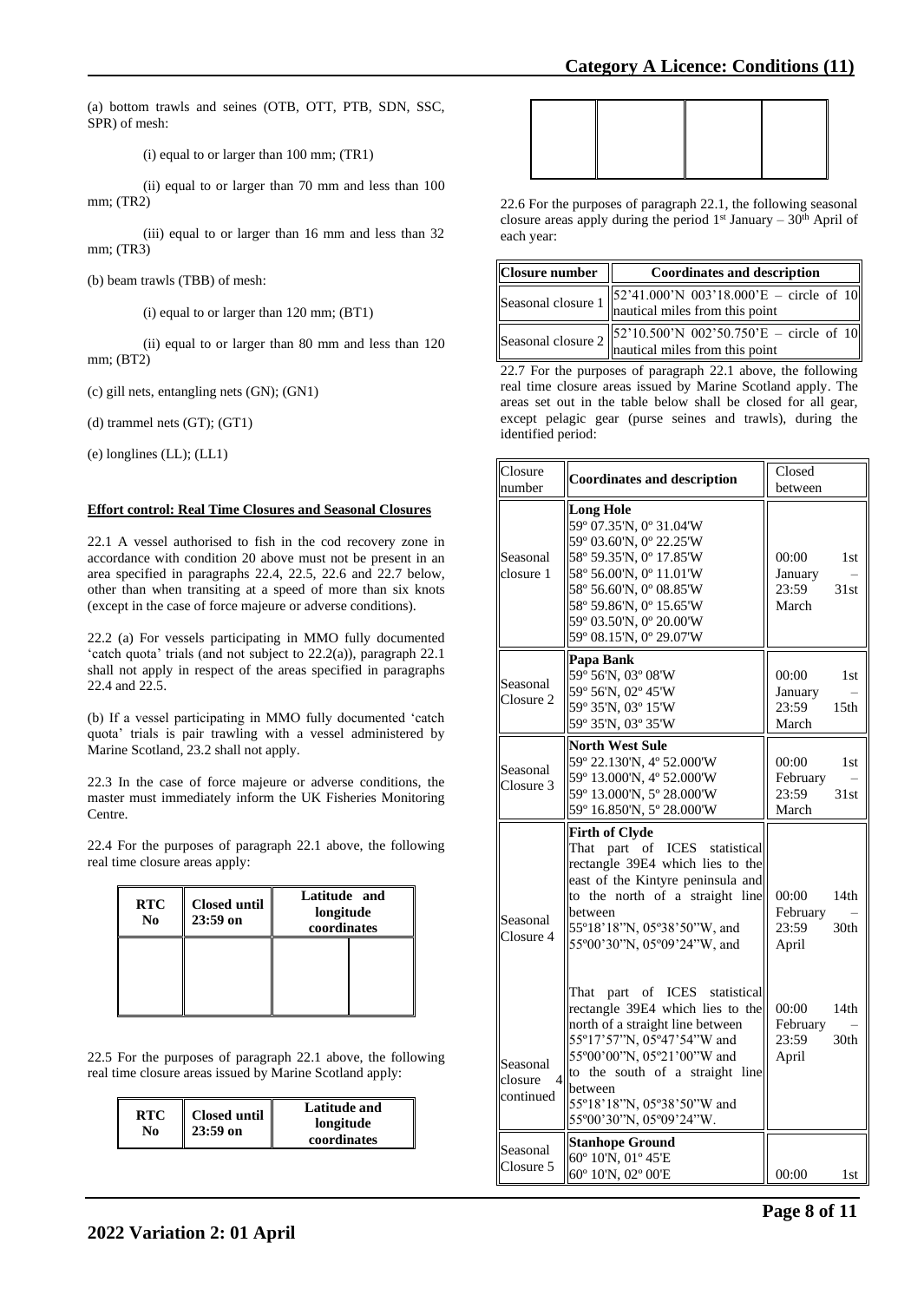|                       | 60° 25'N, 01° 45'E<br>60° 25'N, 02° 00'E                                                                                                                     | January - 30th<br>April                      |
|-----------------------|--------------------------------------------------------------------------------------------------------------------------------------------------------------|----------------------------------------------|
| Seasonal<br>Closure 6 | <b>Foula Deeps</b><br>60° 17.5'N, 01° 45'W<br>60° 11.0'N, 01° 45'W<br>60° 11.0'N, 02° 10'W<br>60° 20.0'N, 02° 00'W<br>60° 20.0'N, 01° 50'W                   | 00:00<br>1st<br>November<br>31st<br>December |
| Seasonal<br>Closure 7 | <b>East of Fair Isle</b><br>59° 40'N, 01° 23'W<br>59° 40'N, 01° 13'W<br>59° 30'N, 01° 20'W<br>59° 10'N, 01° 20'W<br>59° 10'N, 01° 28'W<br>59° 30'N, 01° 28'W | 00:00<br>1st<br>January $-15$ th<br>March    |

22.8 When fishing in the waters of another UK fisheries administration (other than Scotland), paragraph 22.1 also applies to an area closed by the relevant fisheries administration for those waters.

22.9 It is the responsibility of the master to ascertain, before going to sea, which areas have been closed by other fisheries administrations.

### **Effort Control: Sole Recovery Zone**

23.1 The vessel may not be absent from port and present in the part of ICES area VIIe authorised by this licence whilst carrying on board one of the following regulated fishing gears:

beam trawls of mesh size equal to or greater than 80 mm;

unless the owner, master, or his representative, has been authorised in writing by the appropriate UK fisheries administration in accordance with article 7 of Council Regulation (EC) 1224/2009.

23.2 The vessel must at all times comply with the sole recovery zone rules published by the Marine Management Organisation on its website see

[https://www.gov.uk/government/publications/manage-your](https://www.gov.uk/government/publications/manage-your-fishing-effort-sole-recovery-zone/sole-recovery-zone-rules)[fishing-effort-sole-recovery-zone/sole-recovery-zone-rules.](https://www.gov.uk/government/publications/manage-your-fishing-effort-sole-recovery-zone/sole-recovery-zone-rules)

If the vessel is also authorised through a separate licence to be present in the EU part of ICES area VIIe any sole days allocated will be for the whole of VIIe combined rather than in addition to the allocation in UK waters.

### **Single Area Licencing**

24.1 Where the vessel deploys beam trawls within that part of British Fishery Limits which falls within ICES area 7e east of 5 degrees west ('the relevant area'), it may not fish in any other ICES area within British Fishery Limits during the same voyage. For any voyage where beam trawls are deployed in the relevant area the vessel must depart from and return to (and only to) a UK port.

24.2 The vessel shall be exempt from the provisions in condition 24.1 provided the following requirements are met;

a. The master, owner or (where appropriate) the charterer vessel contacts the UKFMC at least 4 hours and no more than 8 hours prior to entry into the area in the relevant area and, if requested, facilitates an

inspection of the vessel at a position and time provided by the MMO FMC Operations team, prior to commencing fishing operations;. and,

b. The master, owner or (where appropriate) the charterer vessel contacts the UKFMC at least 4 hours and no more than 8 hours before leaving the relevant area and, if requested, facilitates an inspection of the vessel at a position and time provided by the MMO FMC Operations team, before leaving the relevant area.

24.3 The notification at 24.2(a) shall contain the following information:

- a. Subject heading: NOTIFICATION OF ENTRY INTO SOLE RECOVERY ZONE RELEVANT AREA
- b. The name, external identification, and international radio call sign of the vessel;
- c. The name of the master of the vessel;
- d. Date/time/location of intended entry into the area and the intended commencement of fishing activity in the relevant area in the following format:
	- i. in respect of the position of entry, the approximate latitude and longitude of the position at which the vessel will enter the area, and
	- ii. in respect of intended fishing grounds, the ICES statistical rectangles in which fishing operations will be commenced.
- e. The total quantity of sole retained on board in kilograms live weight.

24.4 The notification at 24.2(b) shall contain the following information:

- Subject heading: NOTIFICATION OF EXIT FROM SOLE RECOVERY ZONE RELEVANT AREA
- b. The name, external identification, and international radio call sign of the vessel;
- c. The expected date/time/location of exiting the relevant area.
- d. The total quantity of sole retained on board in kilograms live weight.

24.5 If, at the point the vessel enters the area the quantity of sole retained on board is different to the quantity reported in accordance with condition 24.3(e) above then the master, owner or (where appropriate) the charterer of the vessel must immediately, and before commencing fishing operations, notify the UKFMC of the quantity of sole retained on board.

24.6 The vessel may not be present in the relevant area whilst carrying beam trawls on board other than in accordance with condition 24.1 and 24.2 or when transiting at a speed of greater than six knots (except in the case of force majeure or adverse conditions) or when in port. Beam trawls carried on board the vessel must be properly lashed and stowed in such a way that it may not be used readily and to avoid any doubt of its deployment in the water.

**Dogger Bank Scallop Fishery Closure**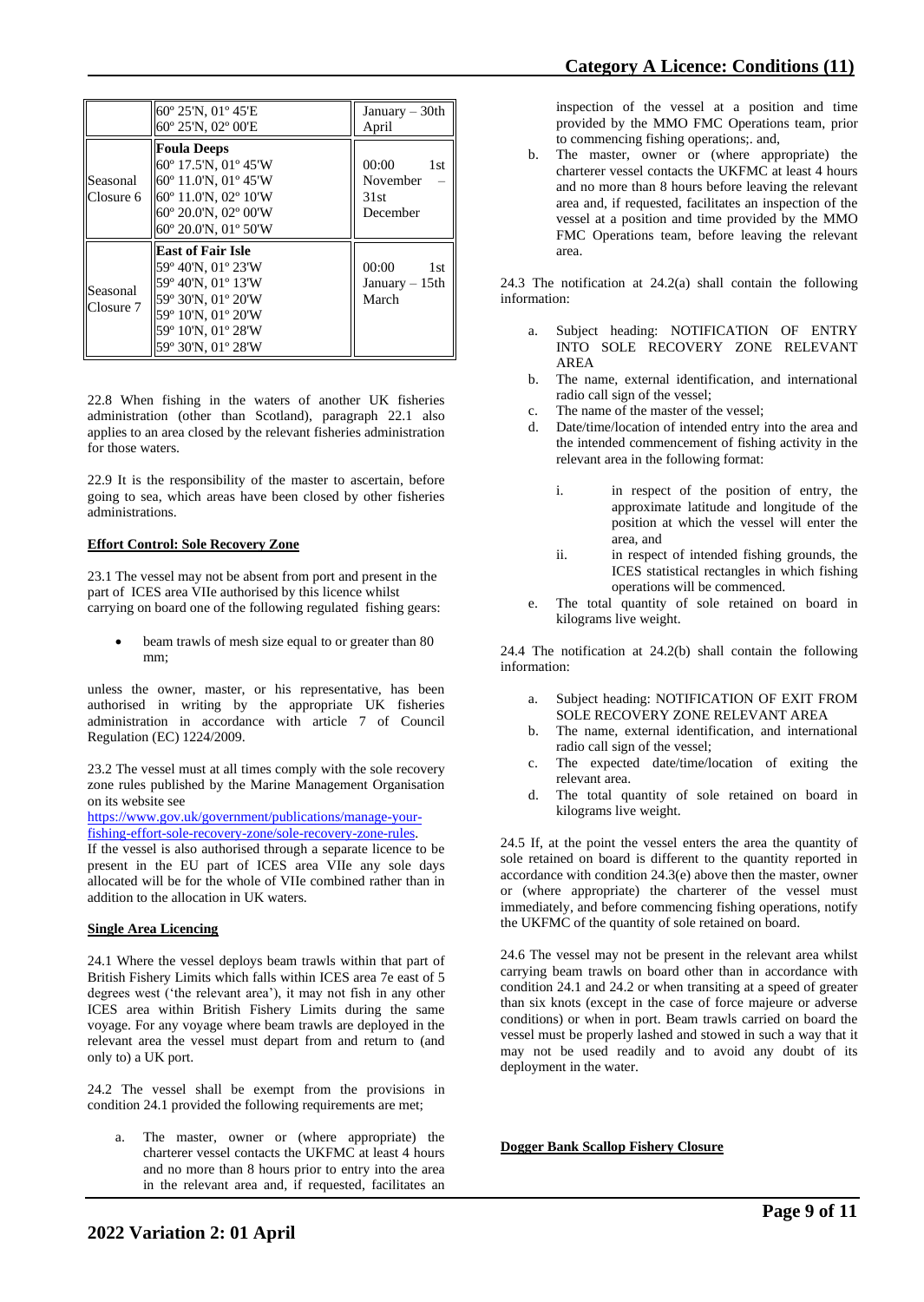| Point          | Latitude                  | Longitude                |
|----------------|---------------------------|--------------------------|
| $\mathbf{1}$   | 55° 11′ 42.08″ N          | $1^{\circ}$ 36' 44.33" E |
| 2              | $55^{\circ}$ 29' 54.67" N | 2° 54' 13.37" E          |
| $\overline{3}$ | 55° 29′ 1.35″ N           | 3° 15' 1.21" E           |
| $\overline{4}$ | 54° 22′ 34.78″ N          | $2^{\circ}$ 45' 45.53" E |
| $\overline{5}$ | 54° 18′ 14.87″ N          | $2^{\circ}$ 43' 14.79" E |
| $\sqrt{6}$     | 54° 16′ 0.07" N           | $2^{\circ}$ 31' 55.66" E |
| $\overline{7}$ | 54° 14′ 20.45″ N          | $2^{\circ}$ 22' 39.16" E |
| 8              | 54° 17′ 38.18″ N          | $2^{\circ}$ 0' 5.77" E   |
| 9              | 54° 29′ 26.25″ N          | $1^{\circ}$ 16' 38.33" E |
| 10             | 54° 49' 7.89" N           | $1^{\circ}$ 8' 7.69" E   |
| 11             | 55° 3′ 33.3″ N            | $1^{\circ}$ 19' 37.24" E |

25.2 Vessels transiting through the area referred to in condition 25.1 and which are carrying dredges must ensure that, for the entire duration of the period in the area referred to in that condition, the dredges are disconnected from the towing cable and unable to be deployed.

25.3 In the case of force majeure or adverse conditions, the master must immediately inform the UK Fisheries Monitoring Centre.

### **UK Celtic Sea Technical Measures**

26.1 Where the vessel fishes using bottom otter trawls or bottom seines (OTB, OTT, OT, PTB, PT, SSC, SDN, SPR, SX, SV, TBN, TBS, TB, TX) in those parts of British fishery limits which fall within the Celtic Sea Protection Zone it must use a codend<sup>3</sup> with minimum 110 mm mesh size and fitted with a square mesh panel with 120 mm minimum mesh size.

26.2 Where the vessel fishes using otter trawls or bottom seines in those parts of British fishery limits which fall within ICES divisions 7e-j other than those referred to in condition 26.1 above, it must use a codend with minimum 100 mm mesh size, and when fishing west of longitude 5° W it must also use a square mesh panel with minimum 100 mm mesh size.

26.3 Where the vessel fishes using otter trawls or bottom seines in ICES divisions 7e-J it must use a codend that is constructed of a single twine of a maximum of 6 mm or a double twine of a maximum of 4mm.

26.4. Where the vessel fishes using otter trawls or bottom seine in ICES divisions 7e-j, other than when targeting nephrops, it must not use or carry on board a strengthening bag<sup>4</sup>.

26.5. The obligation in condition 26.1 does not apply to a vessel which fishes using otter trawls or bottom seines in ICES division 7f within 12 nautical miles of the baseline from which the breadth of the territorial sea adjacent to the United Kingdom is measured, which must instead use a codend with minimum

100 mm mesh size and square mesh panel with minimum 100 mm mesh size.

26.6. The obligation in conditions 26.1 and 26.2 do not apply to a vessel whose catch comprises 5% or more of nephrops, which must instead use any one of the following gear configurations: (a) a codend of at least 80mm mesh size coupled with a 300 mm square mesh panel (for vessels in excess of 12 metres in length) or a 200 mm square mesh panel (for vessels below 12 metres in length);

(b) Seltra panel;

(c) Sorting grid with a 35 mm bar spacing;

(d) 100 mm codend with a 100 mm square mesh panel;

(e) Dual codend with the uppermost codend constructed with T90 mesh of at least 90 mm and fitted with a separation panel with a maximum mesh size of 300 mm.

26.7. The obligation in condition 26.1 does not apply to a vessel whose catch comprises more than 55% of whiting, or 55% of anglerfish, hake or megrim combined, which must instead use a codend with minimum 100 mm mesh size and square mesh panel with minimum 100 mm mesh size.

26.8. The obligation in condition 26.1 does not apply to a vessel which fishes solely in ICES division 7f to the east of longitude 5° West and whose catch comprises less than 10 % gadoids (*Gadidae*), which must instead use a codend with minimum 80 mm mesh size and a square mesh panel with minimum 120 mm mesh size.

26.9. The obligation in condition 26.1 or condition 26.5 does not apply to a vessel which fishes west of longitude 5° West, in ICES divisions 7e, or in ICES division 7f within 12 nautical miles of the baseline from which the breadth of the territorial sea adjacent to the United Kingdom is measured, provided that the vessel instead uses a 100mm single twine codend with maximum 5mm twine thickness.

26.10 By way of derogation to points 26.1, 26.2 and 26.5 – 26.9 above, vessels of 12m or less and an engine power of 221kw or less fishing within 12nm of the United Kingdom in ICES area 7e east of 5° West, may fish in accordance Regulation (EU) 2019/1241 of the European Parliament and of the Council of 20 June 2019 on the conservation of fisheries resources and the protection of marine ecosystems through technical measures.

26.11. For the purposes of this condition, the Celtic Sea Protection Zone shall mean ICES divisions 7f, 7g, that part of ICES division 7h which is north of latitude 49° 30' N and that part of ICES division 7j which is north of latitude 49° 30' North and east of longitude 11° W.

26.12. Square mesh panels as referred to in this condition shall be placed into the top panel of the codend. The rearmost edge of the square mesh panel, which is the part closest to the codline, shall be no more than 9 metres from the codline.

### **Marine Mammal Reporting**

27.1 Where the vessel undertakes fishing activities the result of which causes or contributes to the mortality of or injury to any species of marine mammal, or where such species are taken as bycatch (regardless of whether such catches are retained on board) the master, owner, charterer, as appropriate, of the vessel

<sup>&</sup>lt;sup>3</sup> Including any extension piece attached thereto.

<sup>4</sup> As defined by Article 6 of Commission Regulation (EEC) No 3440/84 of 6 December 1984 on the attachment of devices to trawls, Danish seines and similar nets.